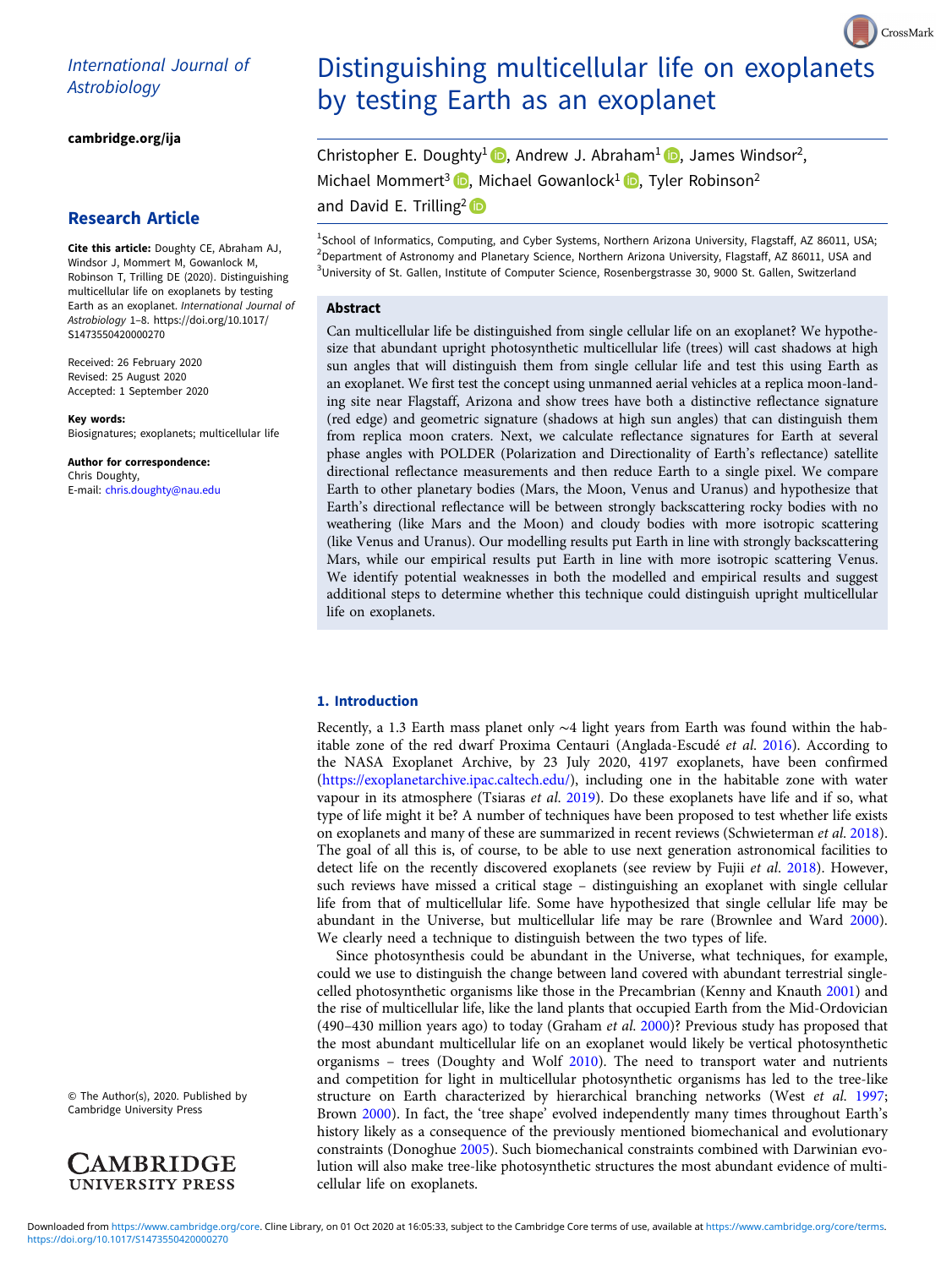<span id="page-1-0"></span>

Fig. 1. Our conceptual design of a distant observer monitoring Earth and the change in backscattering as it revolves around the sun. Θ is the azimuth angle,  $\Omega_i$  is the solar zenith angle,  $\Omega_{\nu}$  is the view angle and Ψ is the phase angle.

Earth has more than 3 trillion trees (Crowther et al. [2015\)](#page-7-0), each with a vertical structure that casts shadows differently than objects on a lifeless planet with weather and climate. Almost all trees are at a 90° angle to the ground while less than 1% of the surface of the Earth has with a slope greater than  $45^{\degree}$  (Hall et al. [2005\)](#page-7-0). This is simply because weather and climate, which are thought to be necessary on any planet capable of sustaining multicellular life (Kasting et al. [2003\)](#page-7-0) will erode much abiotic topography over time. For instance, one study suggested a lifeless planet with weather will be very similar to Earth topologically (Dietrich and Perron [2006](#page-7-0)). Therefore, shadows at certain sun angles may be indicative of multicellular life, but could we detect them on an exoplanet?

Earth scientists know a great deal about tree shadows because to accurately estimate terrestrial reflectance (with, e.g., Landsat or MODIS (Moderate Resolution Imaging Spectroradiometer) satellite data) shadows at different sun angles must be removed. Therefore, a great deal of effort has been put into developing a quantitative framework to predict shadows at different sun angles. This framework, called the bidirectional reflectance distribution function (BRDF), is the change in observed reflectance with changing view angle or illumination direction (Schaepman-Strub et al. [2006\)](#page-7-0). Forests seen from different sensor sun angles have predictable differences in reflectance (Li and Strahler [1992;](#page-7-0) Bréon et al. [2002;](#page-6-0) Bréon and Henriot [2006](#page-6-0); Wolf et al. [2010\)](#page-7-0). A Previous study used a semi-empirical BRDF model (Maignan et al. [2004](#page-7-0); Bacour and Bréon [2005\)](#page-6-0) at the global scale to explore whether, in theory, Earth with vegetation would have different albedo at different sensor sun angles versus an Earth without vegetation (Doughty and Wolf [2010\)](#page-7-0). They found that even if the entire planetary albedo were rendered to a single pixel, the rate of increase of albedo as a planet approaches full illumination would be comparatively greater on a vegetated planet than on a non-vegetated planet. It was hypothesized that the technique would work at 4 light years (and greater depending on knowledge on cloud abundance and a coronagraph design) meaning it could be tested on the recently discovered planet in the habitable zone of Proxima Centauri.

The method was then tested empirically (Doughty and Wolf [2016\)](#page-7-0) using the Galileo space probe data and first principles, in a similar methodology as Sagan et al. ([1993](#page-7-0)). Sagan et al. ([1993](#page-7-0)) detected multiple stages of life on Earth, but they did not have a technique to distinguish between single and (nontechnological) multicellular life on Earth. Doughty and Wolf ([2016](#page-7-0)) used the Galileo space probe data but because the Galileo dataset had only a small change  $(< 2^{\degree})$  in phase angle (sun-

satellite position), the observed anisotropy signal was small, and they could not detect multicellular life on Earth. In contrast, in this paper, we propose to use to the POLDER satellite (Polarization and Directionality of Earth's reflectance) data to test this question. This dataset gives global reflectance, directionality (BRDF) and polarization measurements at 20 km resolution and phase angles of  $> 60^{\degree}$  (Bicheron and Leroy [2000](#page-6-0)). Therefore, we can create a view of Earth at different phase angles and determine empirically if, even scaling to a single pixel, we could distinguish between single and multicellular life on Earth.

However, could the BRDF technique distinguish between abundant vertical structures like moon craters and abundant vegetation on an exoplanet? Most such craters would, in theory, be eroded on a lifeless planet with weather and climate. However, we test the BRDF of craters on Earth to understand how they cast shadows at different sun angles. We took advantage of moonlike craters near our university that were created by the USGS in 1967 to help Apollo astronauts train by simulating different-sized lunar impact craters. A total of 497 craters were made within two sites comprising 2000 square feet. We fly a unmanned aerial vehicle (UAV) above a cratered landscape at different sun angles meant to replicate the moon-landing site.

We can also use detection of the red edge as corroborating evidence for the existence of vegetation. Our goal is to compare the reflectance properties at the red edge of plants with the BRDF or geometric optics, for example, the shape and arrangement of objects within a pixel that transmit or block light (Torrance and Sparrow [1967\)](#page-7-0), using Earth as an Exoplanet at various scales (Fig. 1). We propose to test this at the following scales: at the replica moon-landing crater field, at the Amazon basin and the Sahara Desert, on all of Earth's cloud free continental terrestrial surface and for the Earth as a whole. We will then compare the phase function of the Earth as a single pixel to phase functions of other planets in the Solar System. We will compare Earth empirically (with POLDER data) and for Earth modelled with and without vegetation with a BRDF model (Maignan et al. [2004;](#page-7-0) Bacour and Bréon [2005](#page-6-0)) (Fig. 1).

# 2. Methods

#### 2.1. Site information

To test Normalized Difference Vegetation Index (NDVI) and BRDF as biosignatures, we took advantage of an 'extraterrestrial landscape' near our university that we call the replica moonlanding crater site (35.30594920 lon, − 111.50617530 lat).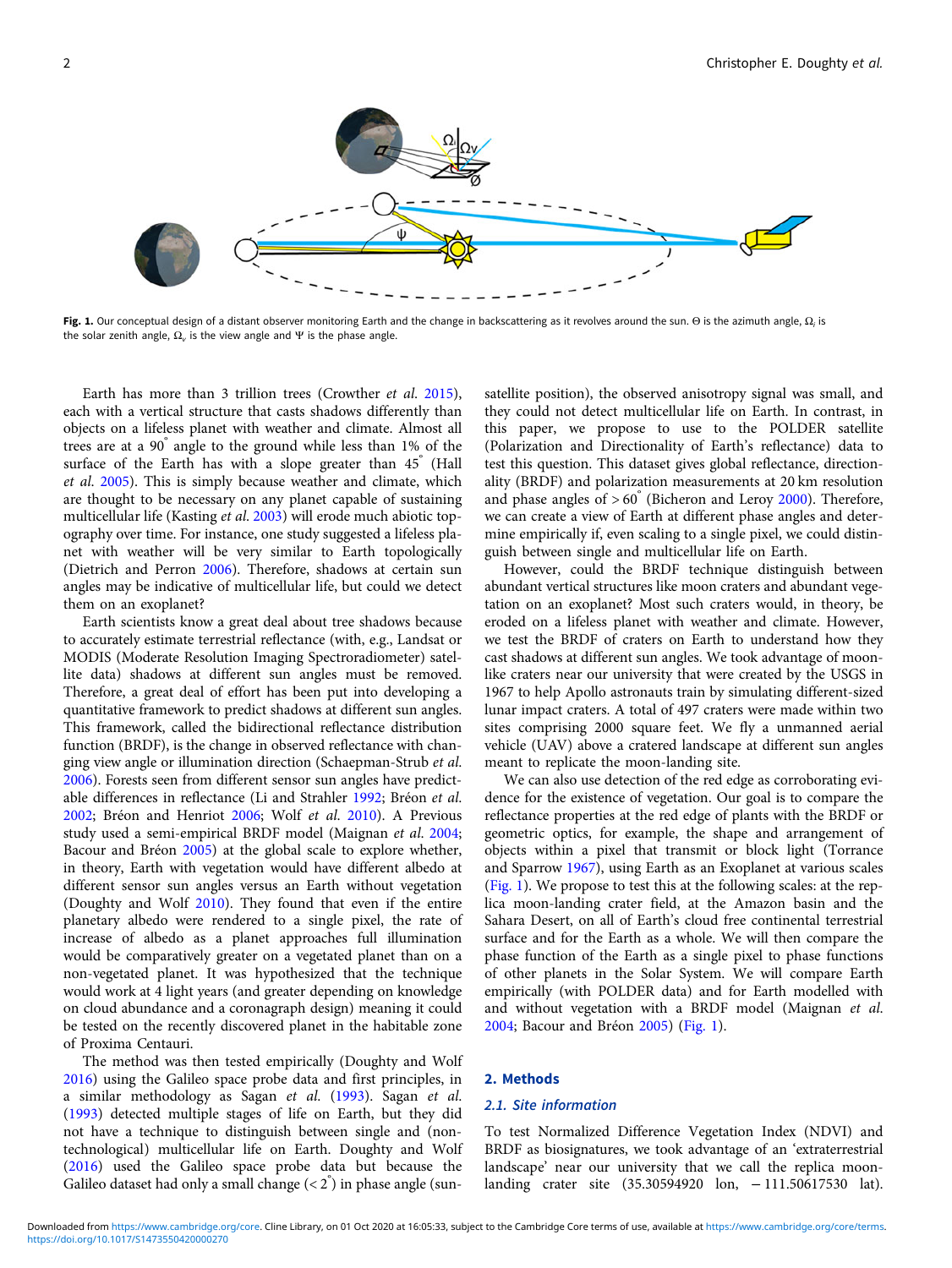<span id="page-2-0"></span>

Fig. 2. (a) The Apollo Astronaut training ground as originally photographed in 1967 (from USGS archives). (b) An example of UAV flyover measuring NDVI at 5 am in 2018 with a current Google Earth image as a background image. (c) Closeups of two example regions of interest (tree and crater) at three different times of the day in the NIR (790 nm) band. Note, the crater shadows visible at 5 am but not at later times while tree shadows are visible at all three times.

Moon-like craters were created by the USGS in 1967 by digging holes and filling them with various amounts of explosives, which were detonated to simulate different-sized lunar impact craters. The human-made craters range in size from 1.5–12 m in diameter. This area was chosen for the craters because of the basaltic cinders from an eruption of the Sunset Crater Volcano 950 years ago. After the explosions, the excavated lighter clay material spread out from the blast craters and across the fields, like ejecta from actual meteorite impacts. A total of 497 craters were made within two sites comprising 2000 square feet (Fig. 2).

#### 2.2. UAV data acquisition

We flew the Parrot Bluegrass (Parrot) UAV with four wavelengths (green 550 nm (40 nm bandwidth (bw)), red 660 nm (40 nm bw), red edge 735 nm (10 nm bw) and NIR 790 nm (40 nm bw)) above the replica moon-landing crater site described above. We flew at various times to get different sun instrument angles (5:30, 7:30, 9:00 and 11:30 am) comparing three landscape types (bare ground, craters and ponderosa pine trees). The Parrot takes ∼200 photos at a height of 50 m in each of the wavebands which are combined to form a map of  $\sim$ 300 m<sup>2</sup> (88 by 338 m or 6 ha) with a resolution of 4.7 cm pixel<sup>-1</sup>. We use the program Pix4DCapture to plan the flight paths and Pix4Dmapper to orthomosaic the raw images into reflectance values (WGS 84 coordinate system). This program created geotiffs for each band which we uploaded into the Google Earth Engine. We used Matlab (Mathworks) to further analyse these data.

# 2.3. Empirical Earth at different phase angles with POLDER data

POLDER (Polarization and directionality of Earth's reflectance) gives global reflectance, directionality (BRDF), and polarization measurements (Bicheron and Leroy [2000](#page-6-0); Bacour and Bréon [2005\)](#page-6-0). The ground size or resolution of a POLDER-measured pixel is  $6 \times 7$  km<sup>2</sup> at nadir. Twelve directional radiance measurements at each spectral band are taken for each point on Earth. We downloaded data that capture the period from 30October 1996 to 28 February 1997. During that period, we chose 21 days interspersed within this broader period and aggregated data from those days (specifically – 30–31 October, 1–6 November and 30–31 December 1996 and 8, 9, 10, 11, 12, 14, 16, 17, 22, 23, 27 January 1997). We also collected solar zenith angle (which is relative to the local zenith and may vary between 0° (sun at zenith) and approximately 80° ) and view zenith angle (which is relative to the local zenith and may vary between 0° (POLDER at zenith) and approximately 75° ) (see [Fig. 1](#page-1-0) for an example of the geometries). For each day, we subtracted the view zenith angle from the solar zenith angle (but we did not control for azimuth angle) to estimate phase angle for the wavelengths 565 nm (20 nm bandwidth) and 763 nm (10 nm bandwidth). POLDER also has bands 670 and 865 nm, which are closer to traditional NDVI bands (Masek et al. [2006\)](#page-7-0) and have been used previously to characterize vegetation cover and BRDF responses (Bacour and Bréon [2005](#page-6-0)). However, these bands are also not ideal as they use polarized filters which are unlikely to be on future space telescopes. Therefore, we use bands 670 and 865 nm in Figs S1-2 and Table S1, but use 565 and 763 nm in the rest of the paper. These two wavelengths were then used to create NDVI according to the following equation:

$$
NDVI = (763 \text{ nm} - 565 \text{ nm})/(763 \text{ nm} + 565 \text{ nm})
$$

We then created separate data maps for  $\langle 1 \rangle$  phase angle ranges, then 1--3 $\degree$ , then 3--6 $\degree$ , 6--20 $\degree$  and 20--30 $\degree$ . We aggregated all available data for these five different phase angles and created cloud free land images of the Amazon basin, the Sahara Desert region and all regions combined together. We averaged these maps as a single pixel at the different phase angles to replicate what Earth might look like to a distant observer as it circles the sun at different phase angles.

# 2.4. Modelled Earth at different phase angles with a BRDF model

We used simulations of Earth with and without vegetation from Doughty and Wolf [\(2010](#page-7-0)) at different phase angles. In that paper, they used a semi-empirical BRDF model (Bicheron and Leroy [2000](#page-6-0); Bacour and Bréon [2005\)](#page-6-0). It combines a geometric kernel (F1), which models a flat Lambertian surface covered with randomly distributed spheroids with the same optical properties as soil (Lucht et al. [2000](#page-7-0)), with a volumetric kernel (F2), which models a theoretical turbid vegetation canopy with high leaf density (Maignan et al. [2004](#page-7-0)). They simulated global cloud cover with CAM 3.0; [http://www.ccsm.ucar.edu/models/atm-cam\)](http://www.ccsm.ucar.edu/models/atm-cam) (Collins et al. [2006\)](#page-6-0), and combined simulated cloud height (low, medium and high) and total percent cover with albedo values for low, medium and high clouds (strato-cumulous, alto-stratus and cirrus) at several planetary phase angles (Tinetti et al. [2006\)](#page-7-0).

## 2.5. Other planets

To compare how the Earth would look circling the sun at a distance to other planetary bodies, we digitized data from Sudarsky et al. ([2005](#page-7-0)) where they aggregated data for optical phase functions for Mars, Venus, the Moon and Uranus along with a Lambert model where radiation is scattered isotropically off a surface regardless of its angle of incidence (Sudarsky et al.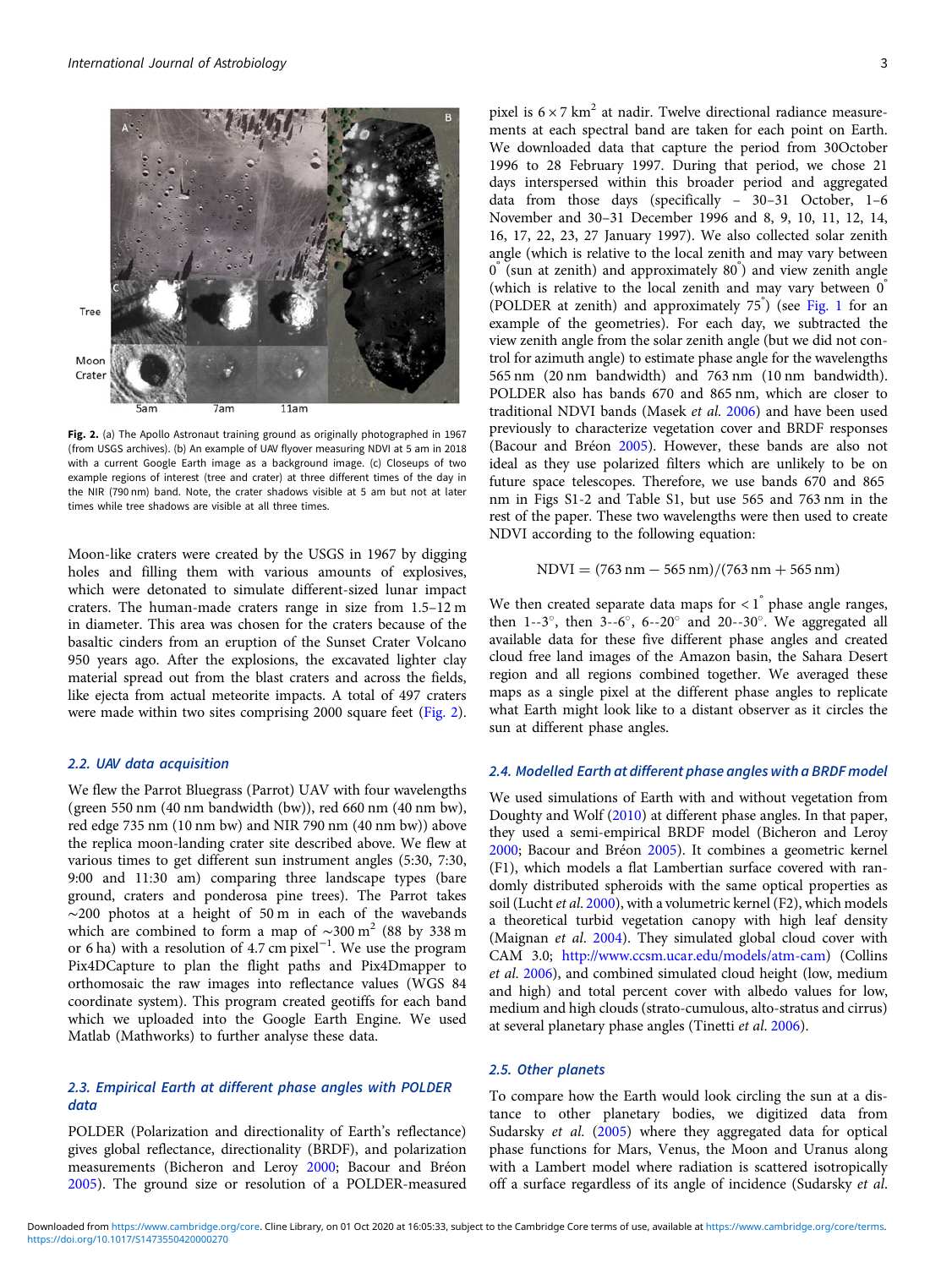<span id="page-3-0"></span>

Fig. 3. Histograms of NIR reflectance (790 nm) for (top) craters and (middle) trees at different times of the day (5 am and 9 am for craters, 9 am and 11 am for trees). For clarity, we aggregate all tree reflectance pixels greater than 0.15 to 0.15. (Bottom) NDVI for trees (green), craters (black) and bare ground (blue) at 11 am.

[2005\)](#page-7-0). A classical phase function normalizes planetary albedo to 1 at a phase angle of 0° . Data for Mars are originally from Thorpe ([1977](#page-7-0)), for the Moon from Lane and Irvine [\(1973](#page-7-0)), for Uranus from Pollack et al. [\(1986\)](#page-7-0) and Sudarsky et al. ([2005\)](#page-7-0) does not state where the Venus data are originally from.

We normalized all the datasets (Earth-POLDER, Earth no vegetation, Earth with vegetation, Mars, Venus, Uranus, and the Moon) so that the albedo at phase angle of  $0^{\degree}$  was one. We then subtracted these from a Lambert curve to highlight the impact of directional scattering from each of these bodies.

# 3. Results

The Apollo astronaut training ground offers a unique opportunity to compare NDVI and BRDF in an 'extraterrestrial landscape' with trees. In 1967, a flyover of the area early in the morning shows large shadows for both the craters and the local ponderosa pine trees (Fig.  $2(a)$ ). It is therefore conceivable that craters could replicate the shadows and BRDF is not a good multicellular life biosignature. However, our UAV demonstrates why at later times of the day (at lower phase angles) the story changes. [Figure 2\(b\)](#page-2-0) shows our UAV NDVI image for the region at 5 am. The trees clearly have a higher NDVI and the craters still have shadows. However, Fig.  $2(c)$  shows strong shadows with the craters at 5:30 am but not at 9 am and 11 am. In contrast, the trees show clear shadows at all times even towards noon (at lower phase angles). This effect will change slightly with latitude (Doughty and Wolf [2010\)](#page-7-0).

We can quantify these qualitative observations with our UAV collected reflectance data. Figure 3 shows the reflectance histograms for trees and craters in the NIR (790 nm) at different times of the day. Because the UAV flew overhead, the daytimes correspond with high (5 am), medium (9 am) and low phase angles (11 am). In Fig.  $3(a)$ , at 5:30 am the histogram of the crater

Table 1. Absolute change of reflectance (between 1--3<sup>°</sup> phase angle and 20--30<sup>°</sup> phase angle) for band 763 nm, NDVI and the percent change for band 763 nm for the Amazon, Sahara, all land and the world

|             | Amazon | Sahara | All land | World |
|-------------|--------|--------|----------|-------|
| 763 nm      | 0.016  | 0.007  | 0.015    | 0.012 |
| <b>NDVI</b> | 0.055  | 0.009  | 0.043    | 0.033 |
| Per 763 nm  | 8.5    | 3.8    | 10.9     | 8.2   |

shows a strong shadow peak at ∼0.01 reflectance and another reflectance peak at ∼0.05 reflectance. However, by 9 am the shadow peak disappears and there is only the ground reflectance peak at ∼0.05 reflectance. In Fig. 3(b), at 9 am there are reflectance peaks for shadows at ∼0.01 reflectance, at the ground at ∼0.05 reflectance, and for the tree canopy which was scattered but for clarity we reduced to 0.15 reflectance. At 11 am, there are similar peaks, but with a small number of shadow pixels at 0.01 reflectance as expected. The difference between the peak brightness at 0° phase angle and reduced brightness at higher phase angles is our hypothesized 'multicellular life biosignature'.

NDVI showed different reflectance peaks for trees than for bare ground and craters. The 'tree' NDVI signal included shadows and bare ground which reduced the overall NDVI signal. However, even with the mixed signal, NDVI also showed a clear signal that could distinguish between the three areas with NDVI's median histogram of 0.06 for the trees and ∼0 for both the crater and bare ground (Fig.  $3(c)$ ). Was the NDVI or BRDF signal greater? For example, a typical region of interest with 50% tree cover, 50% ground at 9 am might have 25% of the ground covered in shadow. At 9 am, our scene might have an NIR reflectance of 0.09 (0.15×0.5 (tree)+0.01×0.25 (shadow) +0.05×0.25 (ground)) while at noon, as the shadows are masked, it would change to 0.10 (0.15×0.5 (tree)+0.05×0.50 (ground)). This is a relatively small change of 0.01. We have shown that moon craters would not show this change and the 0.01 signal is the 'multicellular life biosignature'. However, the NDVI signal of ∼0.06 is clearly larger.

Next, we scaled up to the regional and global scale with POLDER data. We first created cloud free terrestrial maps of Earth at five different phase angles. We found that the  $\langle 1 \rangle$ phase angle contained many regional blank areas, especially tropical regions with great cloud cover, and we did not include it in our final analysis. We discuss this more in the discussion section. Therefore, we focused on the phase angle ranges of 1--3◦, 3--6◦, 6--20◦ and 20--30◦. Averaging over 21 days gave sufficient cloud free images to create maps for most of the planet. There were still gaps in our coverage, both at high latitudes, where POLDER did not cover, and in parts of the tropics where clouds were very abundant.

These cloud free images allowed us to compare two multicellular life endmembers – the Amazon basin, with abundant tree cover, and the Sahara Desert, with very few trees. In [Fig. 7\(a\),](#page-5-0) we show the average reflectance for these two regions at both 565 and 763 nm at several different phase angles. The changes were smaller than we had hypothesized with our BRDF model possibly because we missed the large change between 0◦ and 1◦ phase angle. At 763 nm between phase angle 1--3◦ and 20--30◦ there was a difference of 0.016 reflectance units or ∼9% for the Amazon versus 0.007 reflectance units or ∼4% for the Sahara (Table 1). There were only minor changes for the Sahara or for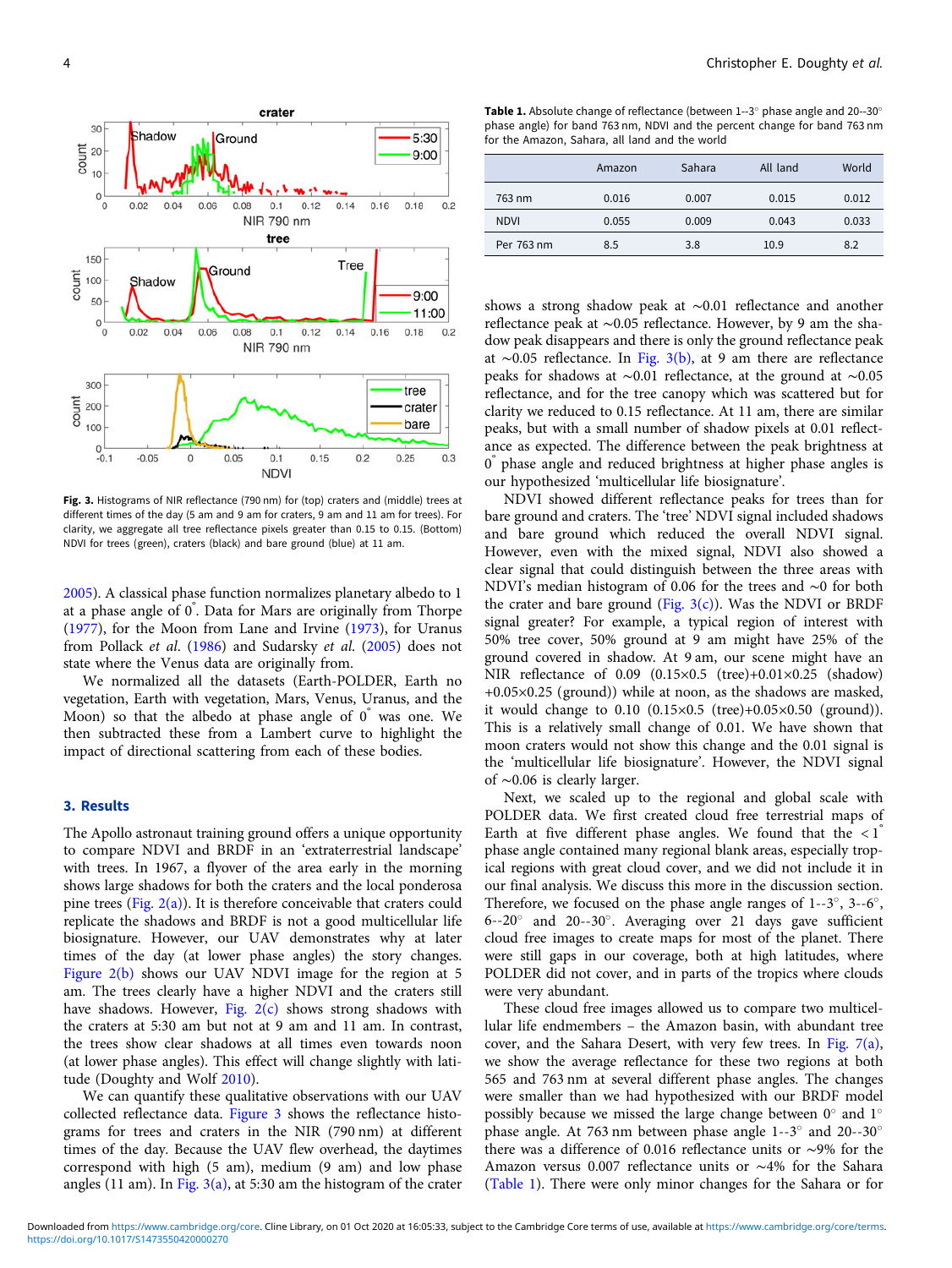

Fig. 4. Cloud free terrestrial reflectance at 763 nm from POLDER at the phase angle (pa) ranges (a) 1--3◦, (b) 3--6◦, (c) 6--20◦ and (d) 20--30◦ aggregated and averaged from the 21-day period described in the Methods.



Fig. 5. All pixels (including ocean and clouds) reflectance at 763 nm from POLDER at the phase angles (a) 1--3◦, (b) 3--6◦, (c) 6--20◦ and (d) 20--30◦ aggregated and averaged from the 21-day period described in the Methods.

the Amazon at 565 nm. We show results using polarized bands 670 and 865 nm (Figs S1-2 and Table S1) and show an overall larger NDVI signal, but similar changes in reflectance at different phase angles. The supplemental data demonstrate that our results are robust for all POLDER wavelengths tested. The slight improvement at bands 670 and 865 nm is most likely due to less atmospheric interference (the O2-A band interferes at 763 nm and aerosols interfere at 565 nm) and not the polarized filter. Bands near 670 and 865 nm would therefore be our choice for future space missions.

We next created a global view of Earth (including land, clouds and oceans) at the different phase angles (Fig. 5) and a NDVI of the entire Earth at different phase angles (Fig. 6). In [Figs 7\(b\)](#page-5-0) and [\(c\)](#page-5-0), we average Figs 4–6 as a single pixel at the different phase angles. As a single pixel, at 565 nm, there are only minor reflectance changes between phase angle 1--3◦ and 20--30◦. However, at



Fig. 6. All (including ocean and clouds) NDVI pixels from POLDER at the phase angles (a) 1--3◦, (b) 3--6◦, (c) 6--20◦ and (d) 20--30◦ aggregated and averaged from the 21-day period described in the Methods.

763 nm, the land only had reflectance changes ∼0.015 or ∼12% and the whole world had a slightly smaller change of 0.011 or ∼8% [\(Table 1\)](#page-3-0). We also compared averaged NDVI for the Amazon, the Sahara, all land and the averaged planet to combine information on the red edge with BRDF. As expected, the Amazon had the highest NDVI followed by all land, the Sahara and the whole world. The decrease in NDVI across phase angles was similar (0.06) for the Amazon, the land (0.04) and the world (0.03) but stayed flat for the Sahara (0.01) [\(Table 1\)](#page-3-0) ([Fig. 7](#page-5-0)).

Finally, we combined information from POLDER for Earth and compared this to measured estimates for other planetary bodies such as Mars, Venus, the Moon and Uranus. We also added estimates of a Lambert body (a body with perfect isotropic reflectance) and modelled Earth with and without vegetation (Doughty and Wolf [2010](#page-7-0)). All planetary bodies have very different albedos, but for comparison purposes, we standardized the average albedo to 1 at a phase angle of 0. We initially hypothesized that Earth would have a phase function between Mars and Venus (with both POLDER and the vegetation model in agreement). In other words, Earth might be a partially cloudy planet with some directional reflectance. However, our modelled estimates of Earth, with and without vegetation showed similar directional reflectance to Mars but our empirical results using POLDER data showed Earth was more similar to Venus [\(Fig. 8\)](#page-5-0).

# 4. Discussion

Why there was a large divergence between our modelled results of Earth at different phase angles and our empirical ones? To review, modelled Earth's reflectance at different phase angles is similar to Mars while empirical POLDER data of Earth's reflectance at different phase angles are similar to Venus ([Fig. 8\)](#page-5-0). We hypothesize that both the model and empirical data have issues that make them not align. For instance, our model uses the best vegetation BRDF model, but it did not have a good BRDF model for other components of the Earth, such as oceans, clouds and atmosphere. Therefore, it likely missed key components of atmospheric scattering and cloud directional reflectance. In contrast, we hypothesize that there were also issues with the empirical data because by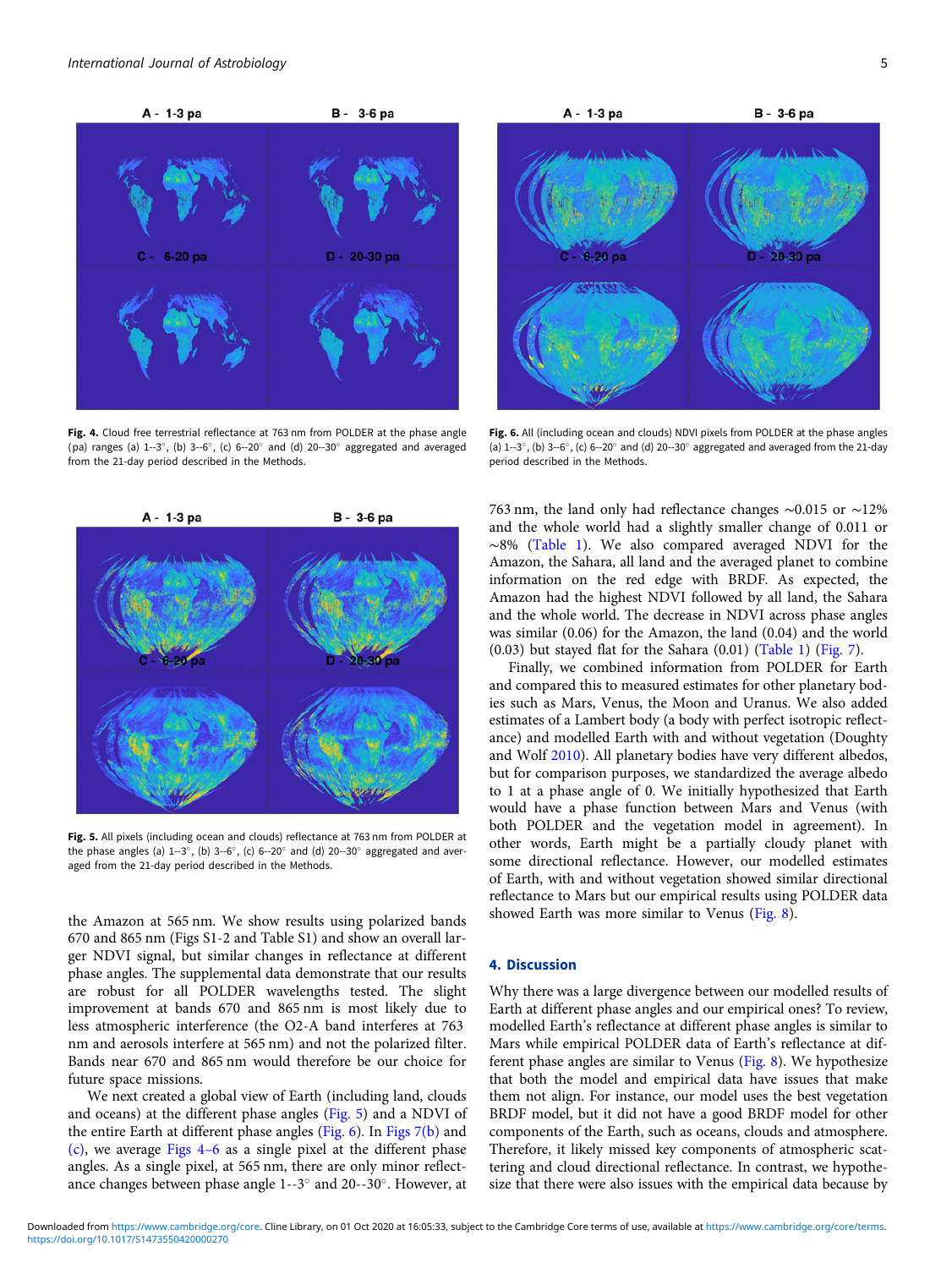<span id="page-5-0"></span>

Fig. 7. (Top) Averaged reflectance at different phase angles at different wavelengths (565 and 763 nm) for the Amazon region and the Sahara region. (Middle) Averaged reflectance at different phase angles for all Earth and all terrestrial land at different wavelengths (565 and 763 nm). (Bottom) Averaged NDVI at different phase angles for a cloud covered Earth (red), all terrestrial land (black), the Amazon region (green) and the Sahara region (blue).

excluding our phase angle data of  $\langle 1 \rangle$  in our empirical analysis, we missed the largest change in BRDF. Our BRDF model suggests the largest change in reflectance from vegetation will be between phase angles of 0--1◦ and 1--3◦. Therefore, by missing this peak, and showing little change < 10° , our phase curve is more like an isotropic body like Venus.

Mars and the Moon both have greater backscattering than Earth. For solid bodies with thin atmospheres like Mars, previous study has shown that backscattering can be significant (Thorpe [1977\)](#page-7-0). This is because Mars (currently) has no liquid water to erode and smooth its rough edges. Our phase curve (Fig. 8), shows that the Moon has even stronger backscattering than Mars, which is initially surprising (Lane and Irvine [1973\)](#page-7-0). However, this is due to a phenomenon called coherent backscatter which occurs on very dry soils where particles have a diameter that is similar to the wavelength of the photon used to view them (Hapke et al. [1993\)](#page-7-0). A planet with climate like Earth does not exhibit coherent backscatter, even in dry areas, such as deserts, because the particle sizes are too big (generally between 0.05 and 2 mm) at 800 nm or less (Tarbuck and Lutgens [2008\)](#page-7-0). Therefore, Earth shows less backscattering than Mars or the Moon because of the presence of abundant isotropic clouds. The presence of craters on the Moon and Mars also affects backscattering. At low phase angles the BRDF of craters is substantially different than that of trees ([Figs. 2](#page-2-0) and [3](#page-3-0)). Earth has few craters due to abundant erosion caused by climate. It is interesting to note the large amount of erosion of the craters at the replica



Fig. 8. (Top) The phase function for several solar system objects (from Sudarsky et al. [2005](#page-7-0)), Earth with and without vegetation structure (from Doughty and Wolf [2010\)](#page-7-0) and empirically calculated for a cloud covered Earth with POLDER data from this paper. The phase function normalizes for albedo by forcing albedo to one at a phase angle of 0<sup>°</sup>. We also show a lambert model from Sudarsky et al. ([2005\)](#page-7-0) which assumes an object that scattors light perfectly isotopically in the bottom panel, we show the object that scatters light perfectly isotopically. In the bottom panel, we show the same data but subtract the Lambert curve to more clearly show backscattering differences.

moon-landing site that has already occurred due to weather and climate in the 50 years since the craters were first formed.

In contrast, Venus and Uranus have scattering more similar to Lambert scattering where radiation is scattered isotropically off a surface. Lambert scattering is a good approximation for objects such as Uranus (Pollack et al. [1986\)](#page-7-0), and to a lesser extent Venus (Sudarsky et al. [2005\)](#page-7-0). Surprisingly, our empirically derived phase function for Earth was less steep than either Venus or Uranus (Fig. 8). This is surprising because Earth has many strong backscattering surfaces like trees. We hypothesize that this is due to excluding our phase angle data of  $\langle 1 \rangle$  in our empirical analysis.

To improve our future empirical analysis, we need to better capture low phase angles. With the POLDER data, averaging for phase angles of 1° or less was inherently more patchy because it was averaging over a smaller dataset. Key regions, like Amazonia were missing because of high cloud cover. In fact, the cloudier terrestrial areas, and the regions less represented at  $\langle 1 \rangle$  phase angle, were those most likely to have abundant tree cover (like Amazonia). For this reason, we were not confident including our maps of  $< 1$ <sup> $\degree$ </sup> phase angle. POLDER was only available for a few months during 1996–1997 and it is currently the only satellite of its kind to capture the Earth at all phase angles. Capturing planets at low phase angles will also be a problem with any viewing of an exoplanet because it could be washed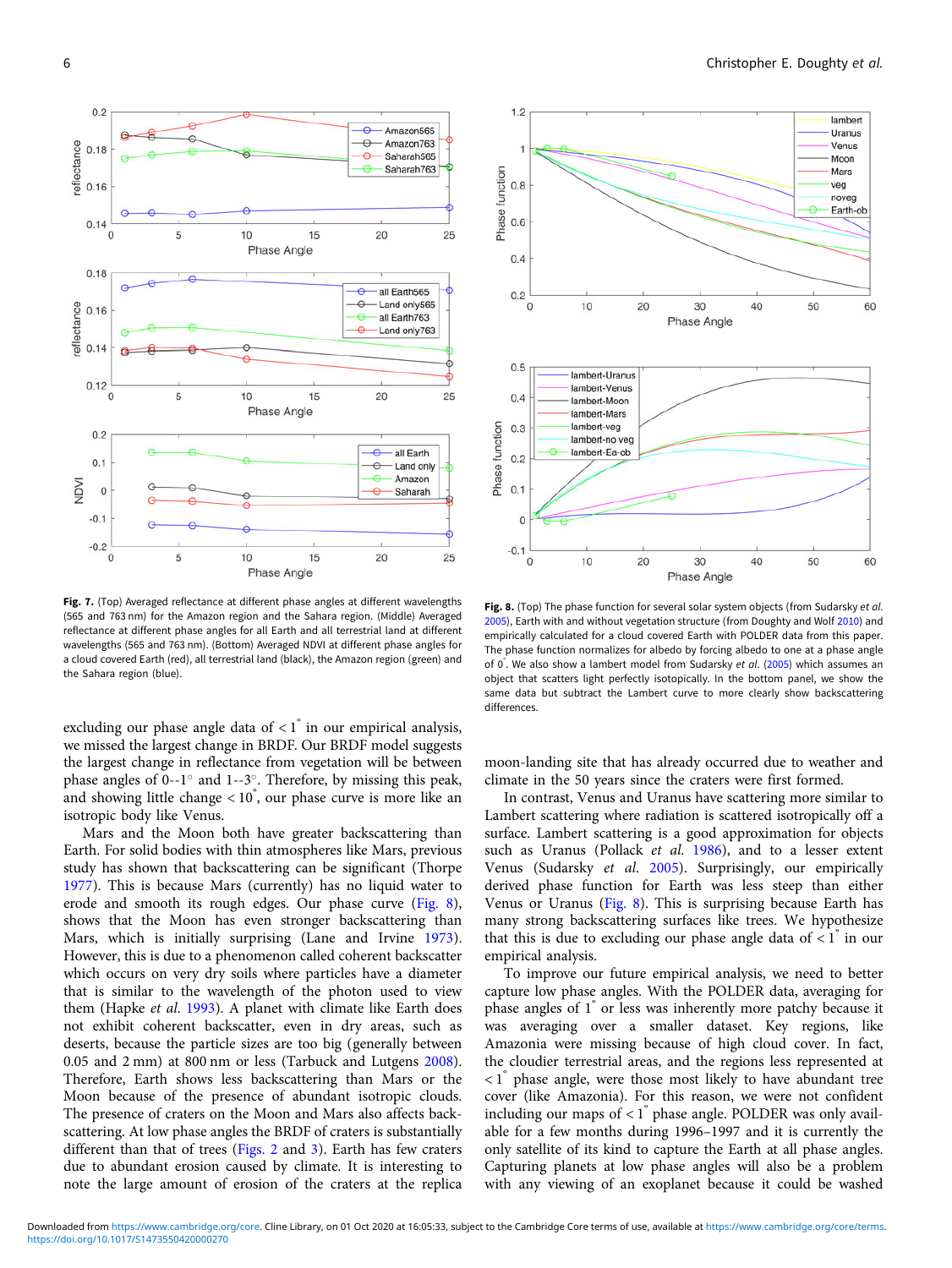<span id="page-6-0"></span>out by the light of its star, even with the most advanced coronagraph design (Guyon et al. [2006\)](#page-7-0). However, in theory, we could observe the planet during continuous rotation cycles which could increase the amount of data available to analyse the exoplanet for vegetation structure.

To improve our modelling analysis, we need to better model the BRDF of non-vegetated surfaces. We used a state of the art BRDF model for vegetation (Bicheron and Leroy 2000; Bacour and Bréon 2005), but only averaged BRDF values for clouds, atmosphere and oceans. With this improved model, how do we envision using the model in the future to distinguish a planet with multicellular life versus just single cellular life? We could create a model of an exoplanet based on the exoplanet's size, density, cloud cover, distance to star and the star's irradiance. For instance, let us imagine we had the proper technology and coronagraph to observe the 1.3 Earth mass planet only ∼4 light years from Earth within the habitable zone of the red dwarf Proxima Centauri (Anglada-Escudé et al. 2016). We would then create three versions of the model, first a relatively smooth, eroded, planetary surface, one covered with single cellular slime exhibiting NDVI and one with 3D vegetation structure. We would look for evidence of which model better fit observations of the exoplanet over years. False positives caused by instrument error or intermittent events such as volcanic activity or changing cloud cover could be determined by observing the planet during continuous rotation cycles. Multicellular life would continuously demonstrate the BRDF signal, while other causes would demonstrate it only intermittently. In practice, this will be difficult with the next generation potential space telescopes for directly imaging exoplanets such as HabEx and LUVOIR. These are predicted to have 10–20 signal-to-noise ratio (SNR) for exoplanet spectroscopy but if an exciting target were to be discovered, more telescope time could increase this to ∼20–100 SNRs.

In our study, we assumed that the observer is in an approximate plane with the planet's orbit and its star. However, Proxima Centauri b is now not assumed to transit its star (Jenkins et al. [2019](#page-7-0)), and therefore observing Proxima Centauri b at small phase angles  $( $3^{\degree}$ )$  is likely impossible with any future technology. However, the assumption of the observer being in an approximate plane with the planet's orbit will be valid for Earth-sized planets detected by the transit method (such as by the Transiting Exoplanet Survey Satellite (TESS) or ground-based surveys). The BRDF technique would require additional geometric calculations for planets not meeting this assumption.

It will be important to understand potential false positives if we are to have confidence in this approach in the future. For instance, Livengood et al. ([2011\)](#page-7-0) found that the NDVI of the Moon's disc-average is greater than the Earth's disc-average. Since the Moon obviously has no plants, this exemplifies the need to carefully think through all potential ways the BRDF signal could be created without vegetation. For instance, we could mistake stromatolites, which are some of the earliest evidence for single cellular life on Earth (Walter et al. [1980\)](#page-7-0), for trees due to geometric similarities. However, generally, microbes do not tend to display a strong red edge, so one possibility is a red edge filter. Stromatolites also tend to be in shallow water, a rare environment for trees. Since water has a vastly different reflectance spectrum than dry ground, this could be a second filter. Therefore, a stromatolite covered planet could replicate some of the geometry of trees (although the geometry itself is also much different), would have a much lower average albedo in NIR, and would likely not have a strong red edge.

In the more distant future many such issues may be resolved with the advent of new technologies and spatially resolved imaging of Earth-size exoplanets may be possible. Conceptual designs include the Exo-Earth mapper (Kouveliotou et al. [2014](#page-7-0)) and the Solar Gravity Lens Project (Turyshev [2018](#page-7-0)). While these concepts are quite ambitious, they are far more plausible than interstellar travel and would provide an opportunity to search for the geometric signatures of multicellularity as outlined in this paper.

#### 5. Conclusions and future directions

Overall, in theory, BRDF could distinguish between multicellular and single cellular life on exoplanets, but we have recognized issues with both our models and our empirical observations that must be improved before this technique could be used with confidence. The easiest short-term step is to improve the modelling by combining the various BRDF models. Further empirical validation will be more challenging as POLDER is a unique satellite. Here we demonstrate that BRDF is challenging to detect and will be a smaller signal than NDVI, which has already proven to be challenging to detect with Earth as an exoplanet (Monta nés-Rodríguez et al. [2006](#page-7-0)). Should this line of research therefore be abandoned? Theoretically, it could still work and since we are not aware of other techniques to distinguish an exoplanet with multicellular life, we believe further research should still continue.

Supplementary material. The supplementary material for this article can be found at <https://doi.org/10.1017/S1473550420000270>

Acknowledgments. This project was funded by NASA's Habitable World's program with the project name: 'Testing methods to detect 3D vegetation structure on exoplanets' (16-HW16-2-0025). We thank David Portree of USGS Astrogeology for help and advice on the replica moon landing site.

#### References

- Anglada-Escudé G, Amado PJ, Barnes J, Berdiñas ZM, Butler RP, Coleman GAL, de La Cueva I, Dreizler S, Endl M, Giesers B, Jeffers SV, Jenkins JS, Jones HRA, Kiraga M, Kürster M, López-González MJ, Marvin CJ, Morales N, Morin J, Nelson RP, Ortiz JL, Ofir A, Paardekooper S-J, Reiners A, Rodríguez E, Rodrίguez-López C, Sarmiento LF, Strachan JP, Tsapras Y, Tuomi M and Zechmeister M (2016) A terrestrial planet candidate in a temperate orbit around proxima centauri. Nature 536, 437–440.
- Bacour C and Bréon F-M (2005) Variability of biome reflectance directional signatures as seen by polder. Remote Sensing of Environment 98, 80-95.
- Bicheron P and Leroy M (2000) Bidirectional reflectance distribution function signatures of major biomes observed from space. Journal of Geophysical Research: Atmospheres 105, 26669–26681.
- Bréon FM and Henriot N (2006) Spaceborne observations of ocean glint reflectance and modeling of wave slope distributions. Journal of Geophysical Research: Oceans 111, C06005. doi: 10.1029/2005JC003343.
- Bréon F-M, Maignan F, Leroy M and Grant I (2002) Analysis of hot spot directional signatures measured from space. Journal of Geophysical Research: Atmospheres 107, AAC–1.
- Brown JH (2000) Scaling in Biology. Santa Fe, NM: Oxford University Press.
- Brownlee DE and Ward D (2000) Rare Earth. New York, NY: Nicolaus Copernicus.
- Collins WD, Rasch PJ, Boville BA, Hack JJ, McCaa JR, Williamson DL, Briegleb BP, Bitz CM, Lin S-J and Zhang M (2006) The formulation and atmospheric simulation of the community atmosphere model version 3 (cam3). Journal of Climate 19, 2144–2161.